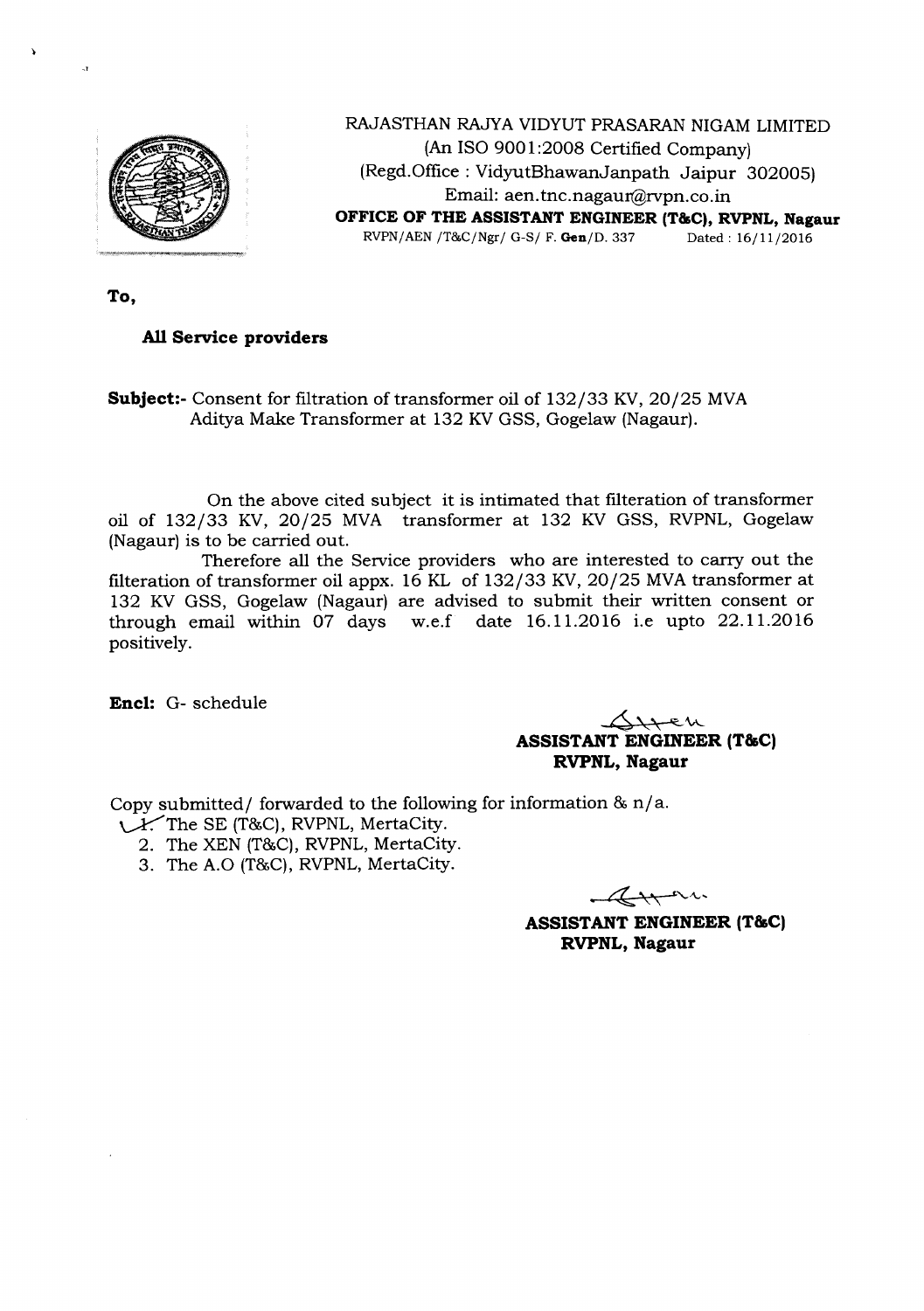

RAJASTHAN RAJYA VIDYUT PRASARAN NIGAM LIMITED (An ISO 9001:2008 Certified Company) (Regd.Office : VidyutBhawanJanpath Jaipur 302005) **OFFICE OF THE ASSISTANT ENGINEER (T&C), RVPNL, Nagaur** RVPN/AEN /T&C/Nagaur/ G-S/ F. Gen/D $328$  Dated  $1.5$  //1/

## **G" SCHEDULE FOR OIL FILTERATION WORK OF 132** /33 **KV,** 20/25 **MVA TRANSFORMER AT 132 KV GSS Nagaur**

Name of office - AEN (T&C), RVPNL, Nagaur

Location of oil Filtration: Newly construction 132 KV GSS, RVPNL, Gogelaw

Ref of CLRC -RVPN/SE/SSPC/TK/A-1/TN.5023/CLRC/D.74 dated 15.04.2015

|                                                                                                                                                                                                                                           | Rate (approx.) | Amount   |
|-------------------------------------------------------------------------------------------------------------------------------------------------------------------------------------------------------------------------------------------|----------------|----------|
| Filtration of Transformer oil of<br>132/33 KV, 20/25 MVA Aditya<br>Make Power Transformer at 132<br>16.0 KL<br>KV GSS Nagaur, by providing<br>high vacuum Filtration machine<br>(Appx.)<br>and oil testing kit, having 100<br>KV capacity | 1.21 per liter | 19360.00 |

(Rs. Nineteen Thousand Three Hundred Sixty Only)

## **SCOPE OF THE WORK**

- 1. The contractor will have arrange Filtration of about 16 KL of transformer oil at our site of 132 KV GSS, RVPNL, Gogelaw by providing high vacuum Filtration machine and oil testing kit, having 100 KV capacity.
- 2. Filtration of oil in Transformer Tank or in separate tank as the case may be and filling in transformer up to mark level in conservator.
- 3. Circulation of oil through filter plant in transformer till they require BDV and PPM achieved i.e.,  $BDV > 80$  KV and PPM  $< 10$  or as per latest IEC.
- 4. After all above process the oil shall be top up, up to mark level in Conservator.
- 5. For carrying out above said work, the contractor will have to arrange his own filtration machine.
- 6. After receiving W.O. the contractor shall have to depute his working team